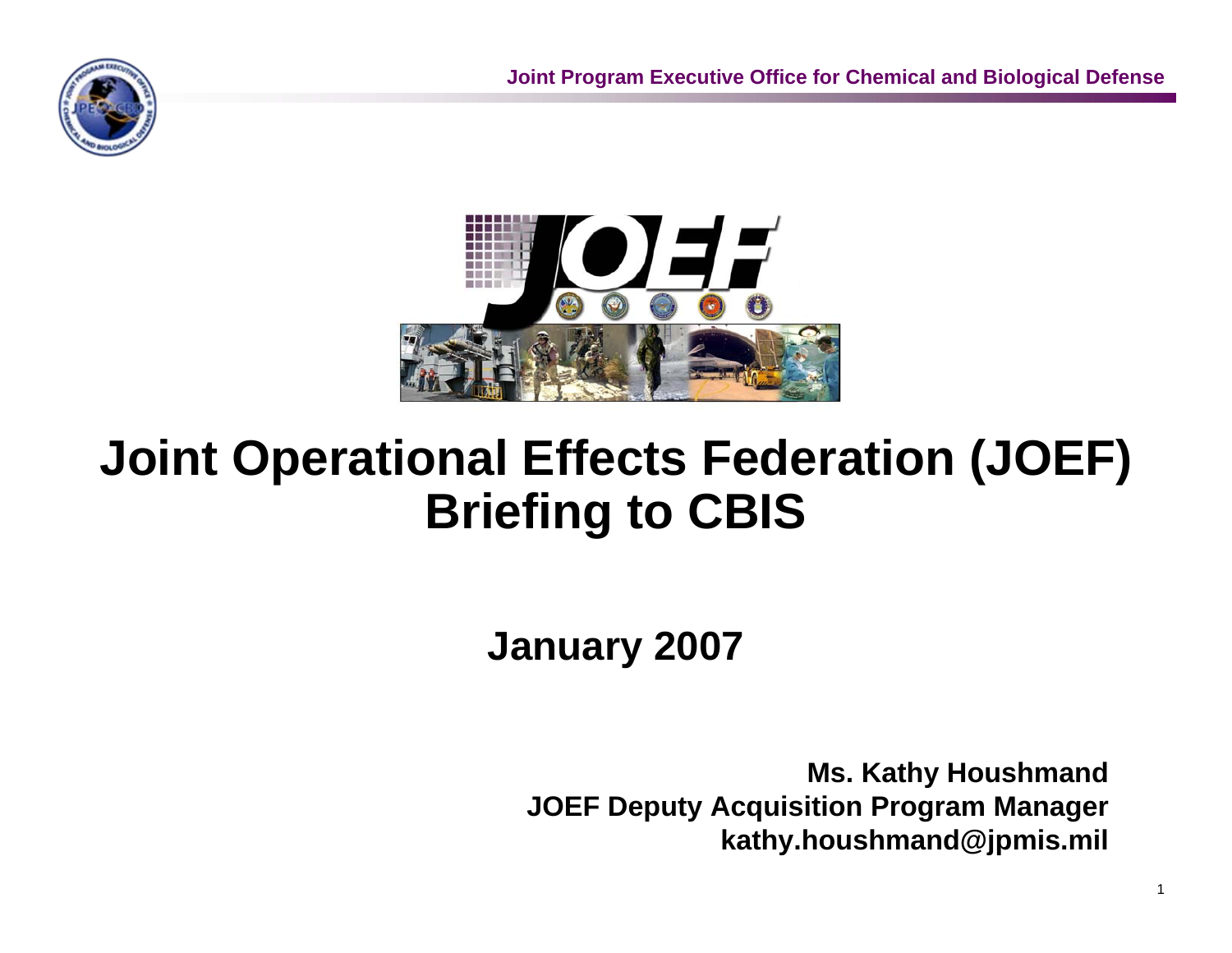

### **Background**

**PROGRAM SUMMARY:** **Enables Warfighter and planners to assess CBRN effects on operations, personnel, and equipment and to recommend COAs to minimize or eliminate threat.**

**HOST C4I SYSTEMS: GCCS-J, GCCS-M, GCCS-A, GCCS-AF, GCCS-K, JC2, TBMCS, C2PC**

**USERS: Strategic and Operational Planners, Joint Commanders & Staff, NBC Command Center**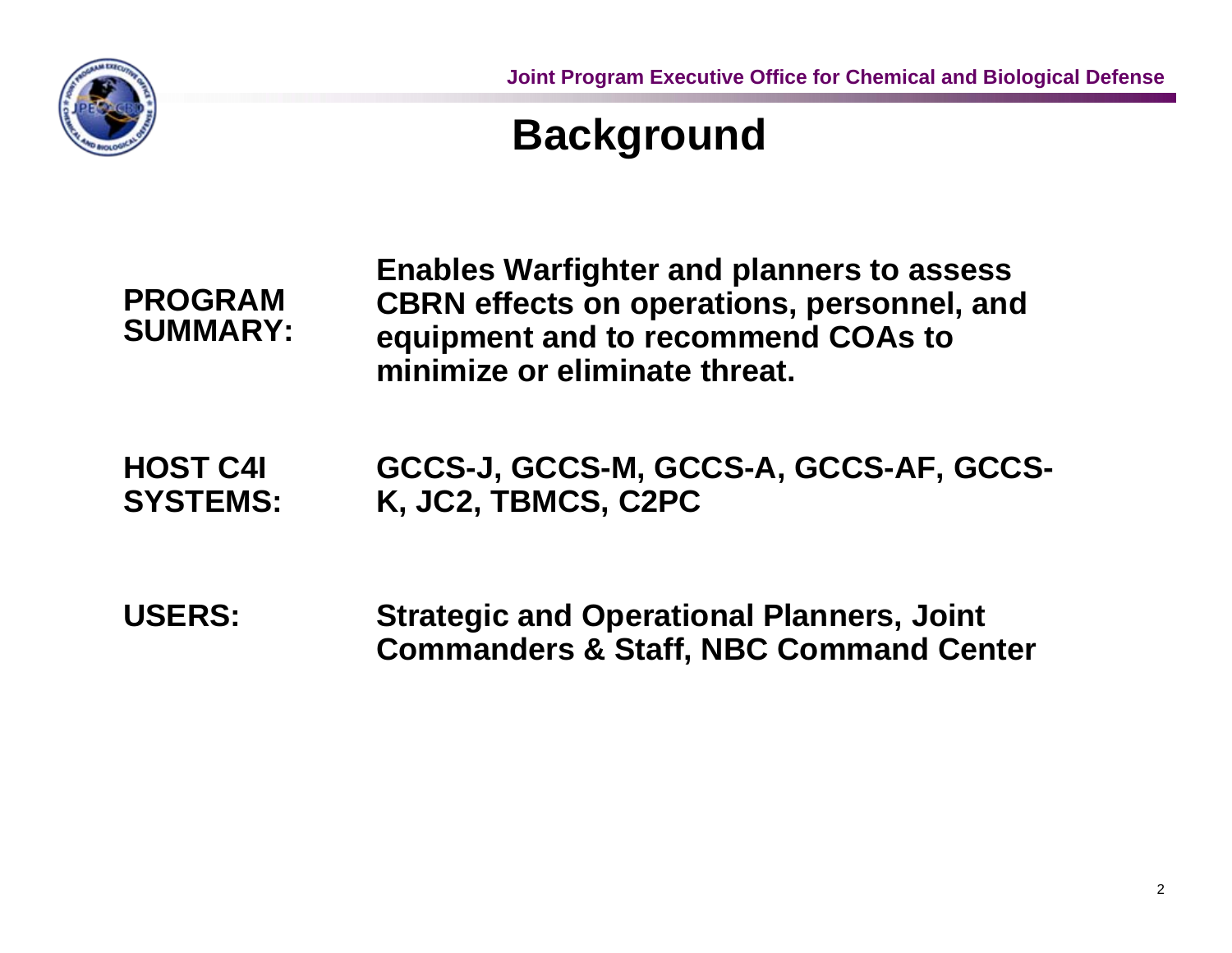

## **JOEF Increments Summary**

• **Increment 1: Initial Operational Capability, June 2008**

- ─ **APODs, SPODs, TacAir, Medical, Mobile Forces,**
- ─ **Deliberate Planning (Operational, Strategic)**
- ─ **Crisis Planning (Operational)**
- ─ **Resides on C4I Systems**
- **Increment 2:** *TBD*
	- ─ **Consequence Management (Military)**
	- ─ **Crisis Planning (Tactical)**
	- ─ **Standalone**
- **Increment 3:** *TBD*
	- ─ **Consequence Management (Coalition)**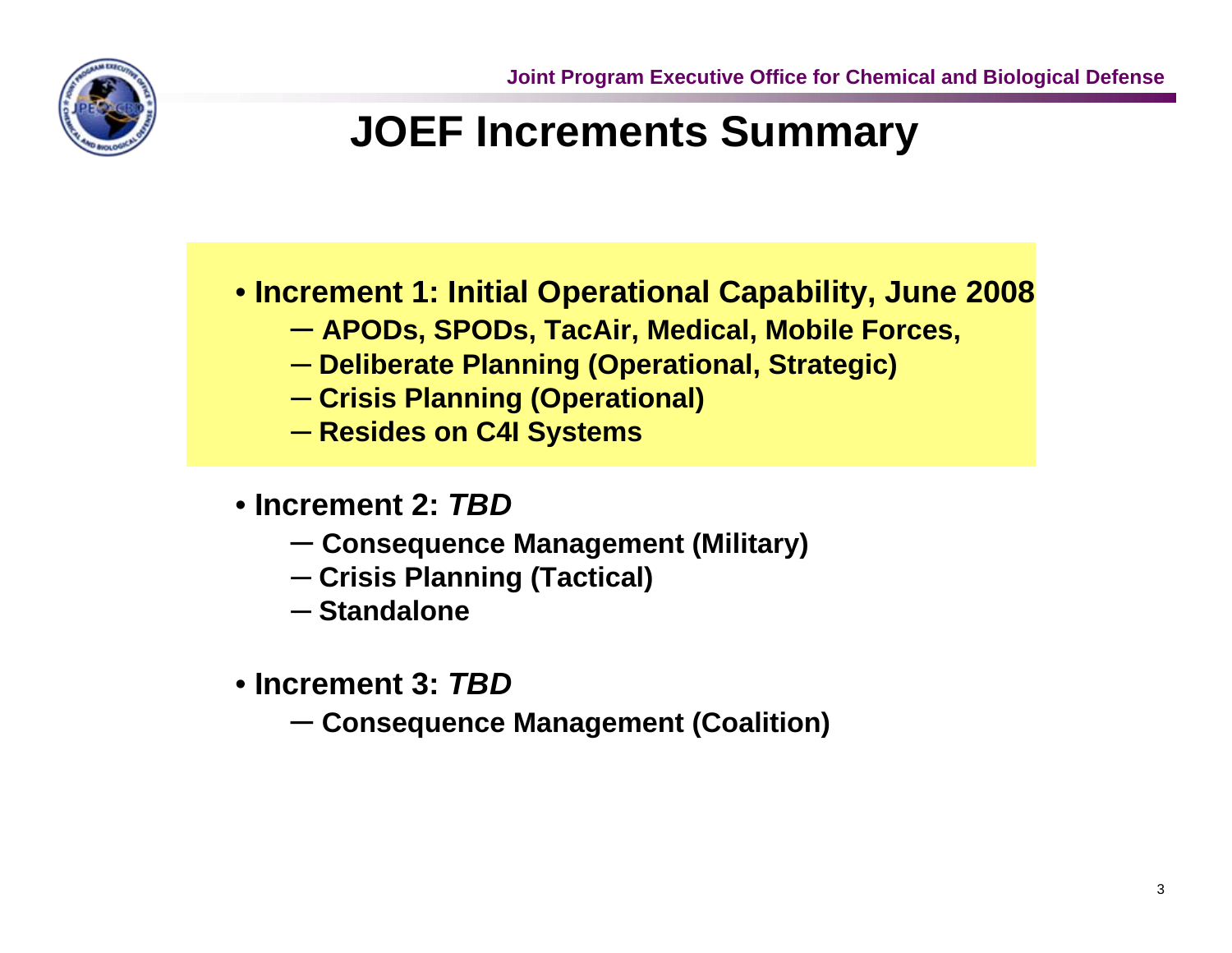

**Joint Program Executive Office for Chemical and Biological Defense**

### **JOEF Overview**



#### **JOEF Requirements include:**

- **Deliberate planning tool**
- **Operational Effects Prediction Tool**
- **Access Data in Near Real Time**
- **COE and NCES Compliance**
- **Interoperability with C4I and M&S systems**
- **Net Ready A Joint integrated architecture**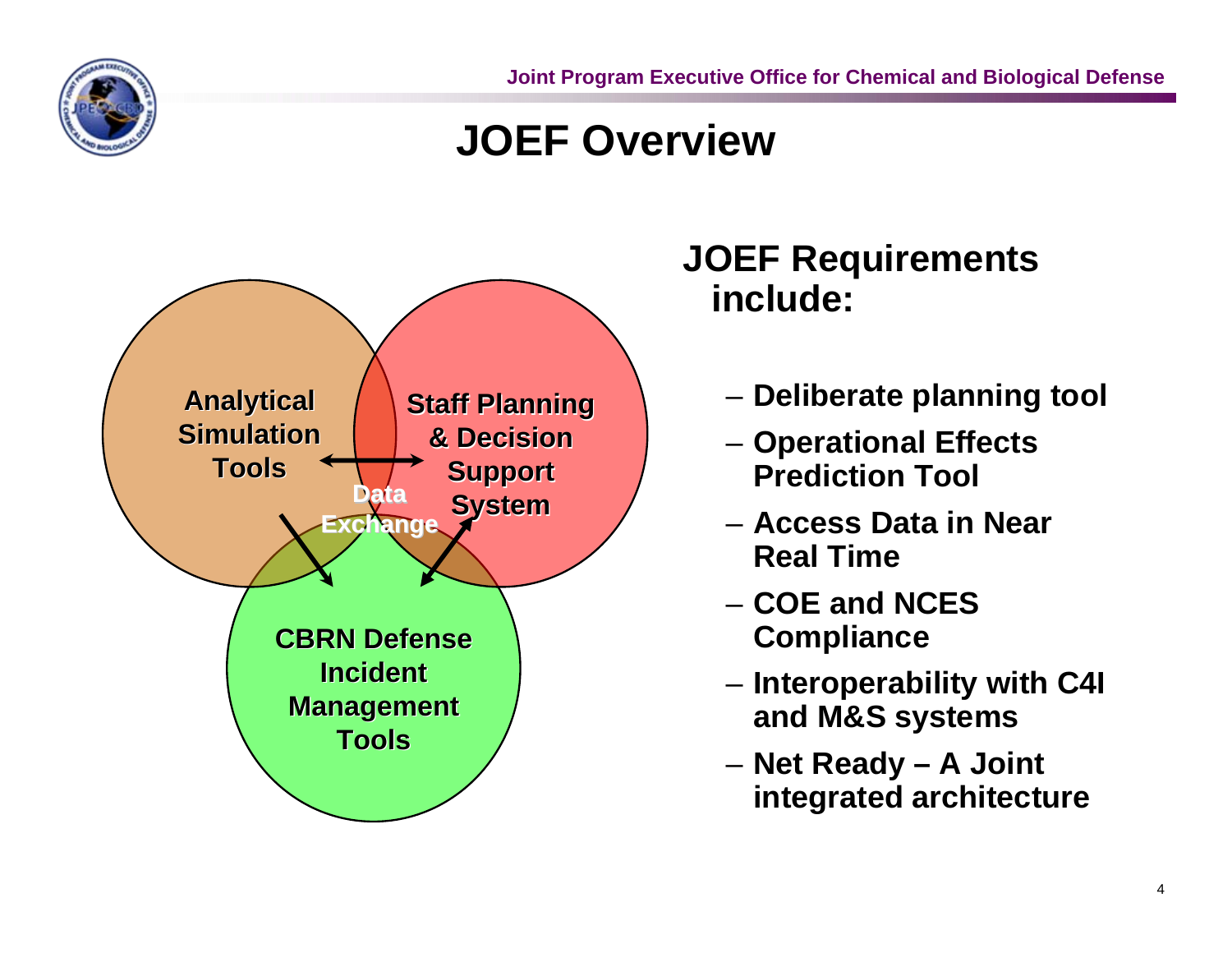

**Joint Program Executive Office for Chemical and Biological Defense**

### **JOEF User and Temporal Context**

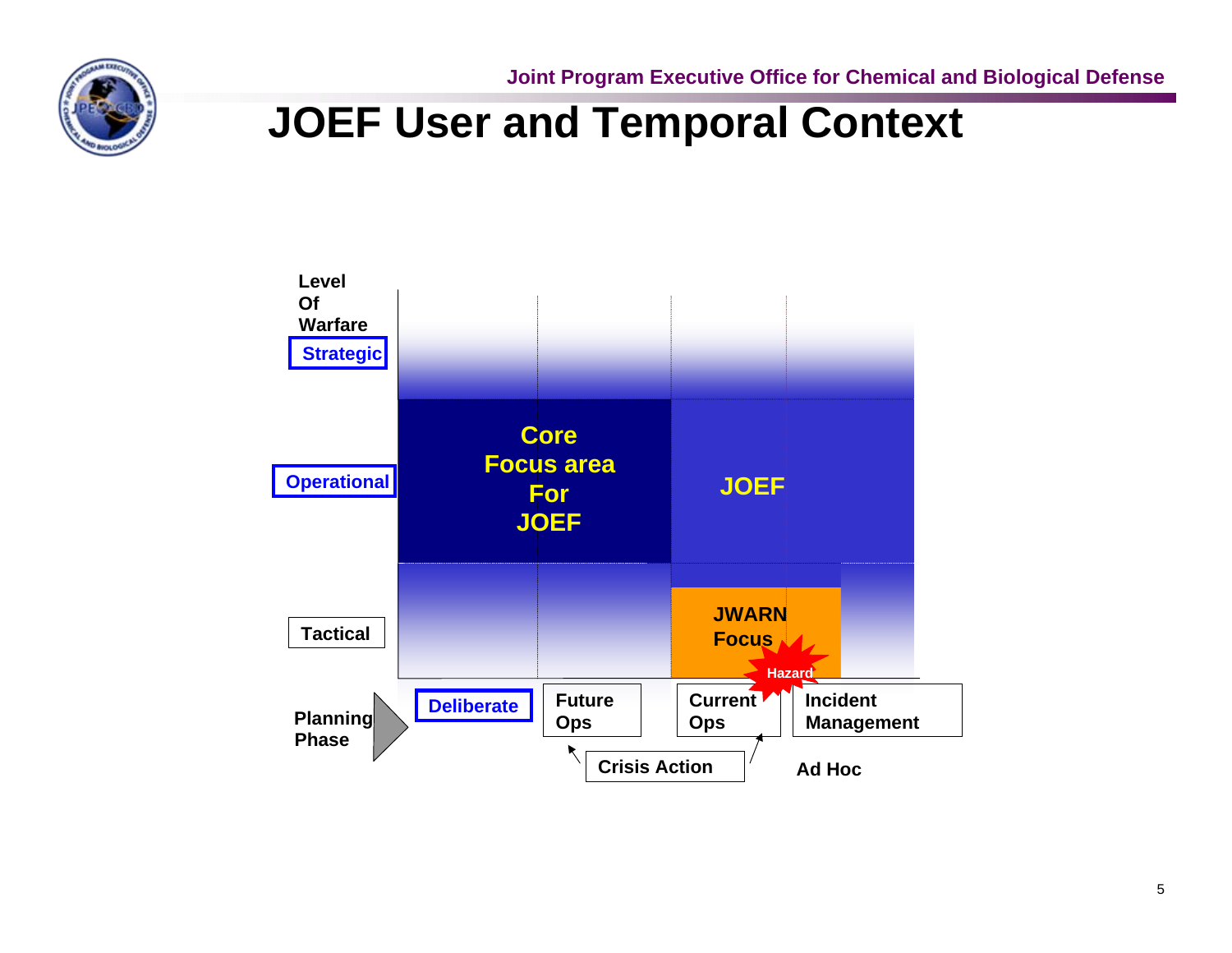# **Program Acquisition Approach**

- **Utilize Broad Agency Announcement (BAA) for Software Development**
	- **Contract awarded in February 2006 to Cubic**
- **Spiral Software Development**
	- **Increment 1: 3 Prototypes; 2 Formal Builds**
	- **Science & Technology Transition**
		- **Insertion: Prototypes (3); Build 1 and 2**
	- **Provide Interim capabilities to Warfighters**
		- **Signal Fire**
- **Keep working with Warfighters to refine requirements and enhance the end product**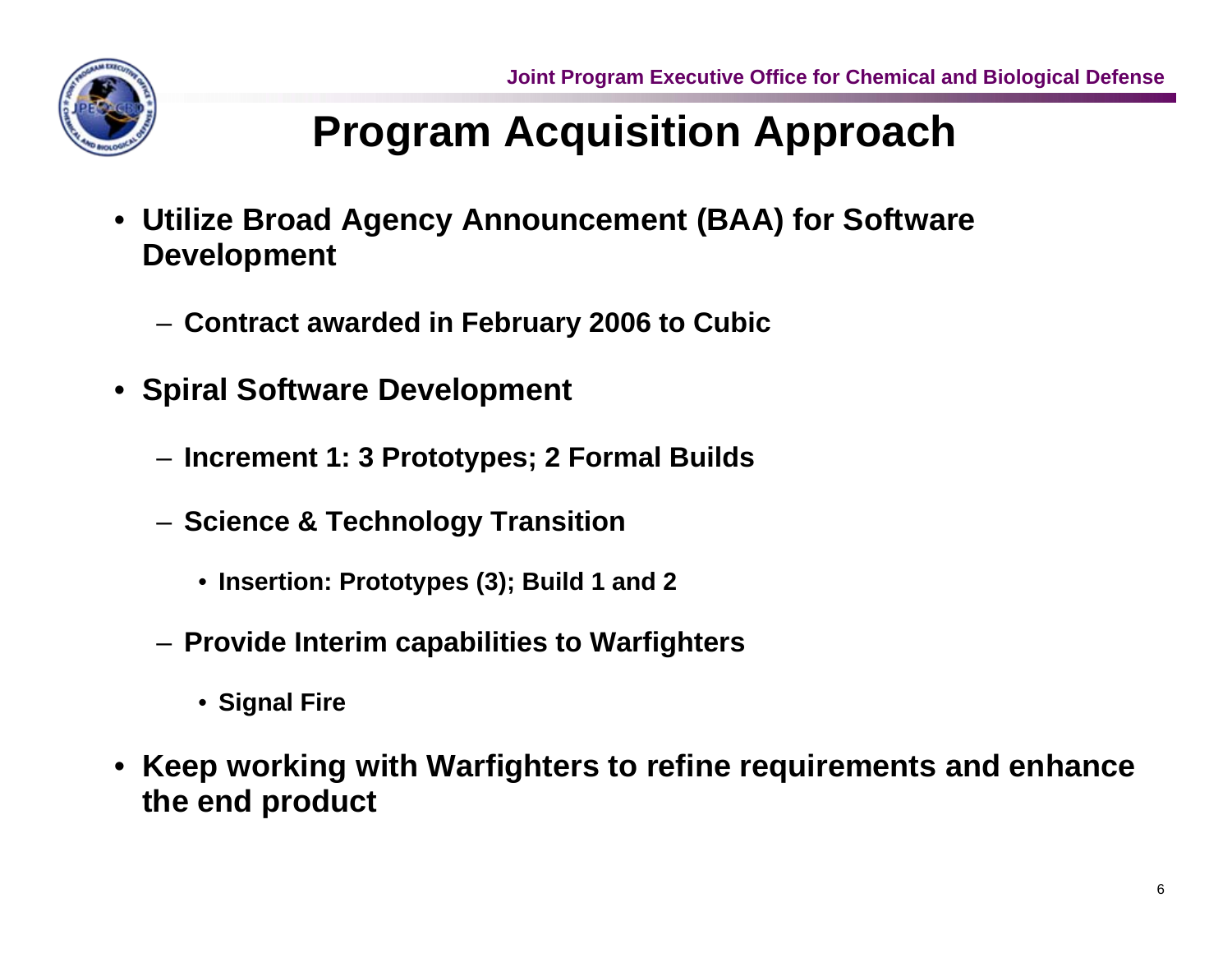# **Software Development Approach**

- **Increment 1: 3 Prototypes; 2 Formal Builds**
	- **Build 1: Nov 06**
		- **KPP 1: Deliberate and Crisis Planning Tool**
		- **KPP 2: Operational Effects Prediction Tool**
	- **Build 2: Sep 07**
		- **KPP 3: Access Data in Near Real Time**
		- **KPP 4: Interoperability: JEM; GCCS-M/AF/A/J; JC2**
		- **KPP 5: Net-Ready**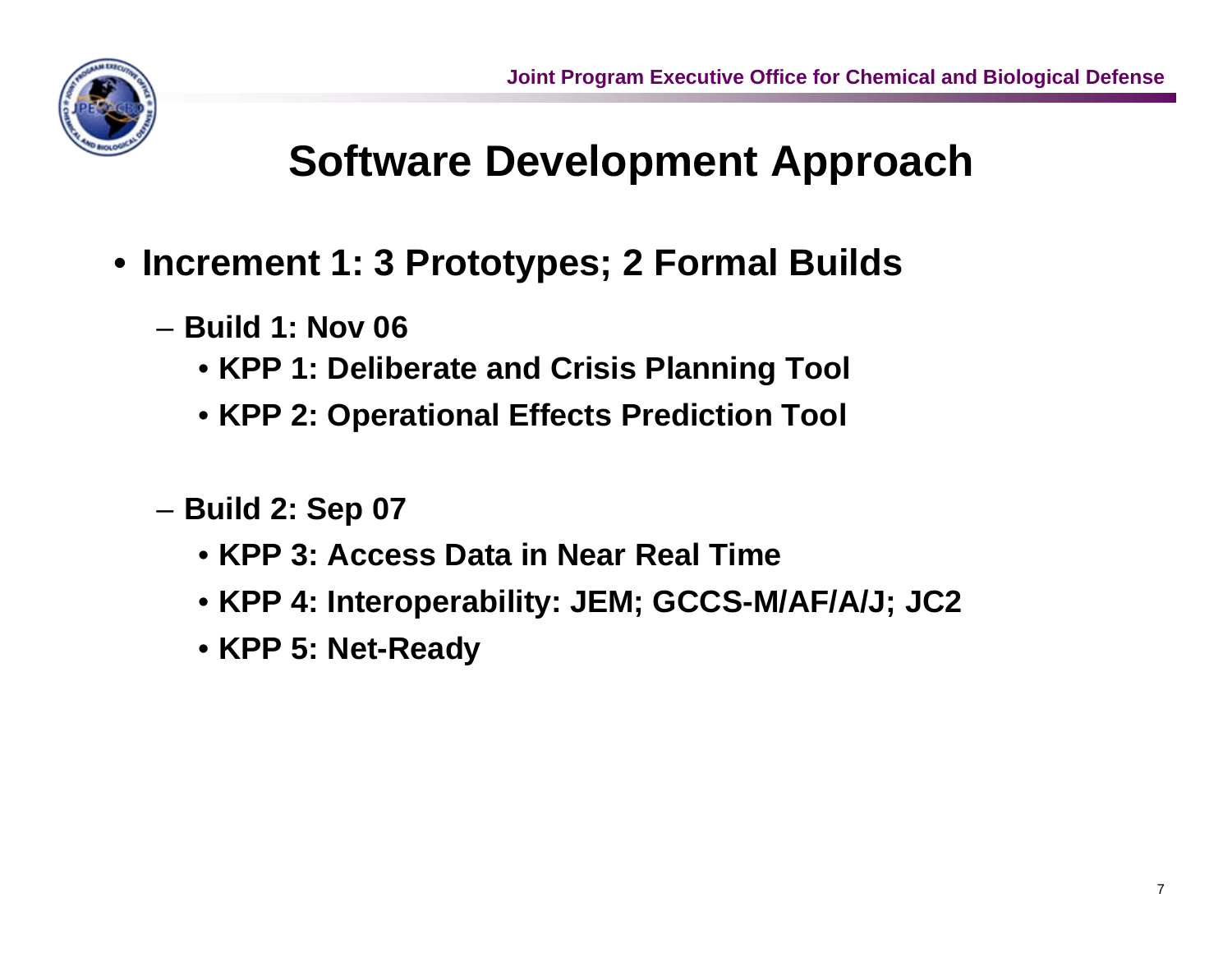

### **JOEF Schedule – Increment I**

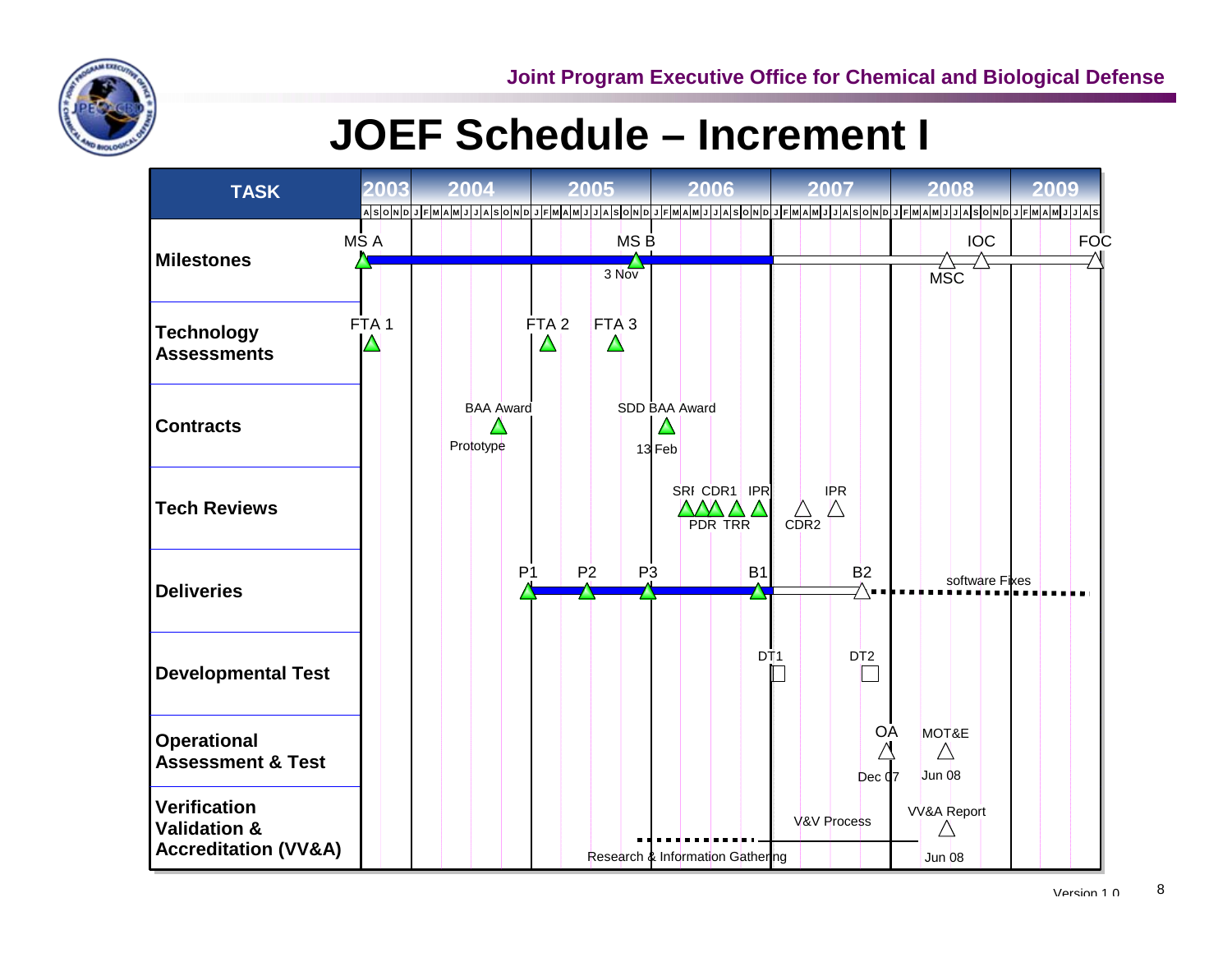

# **JOEF Increment I Major Activities**

#### **Software Development**

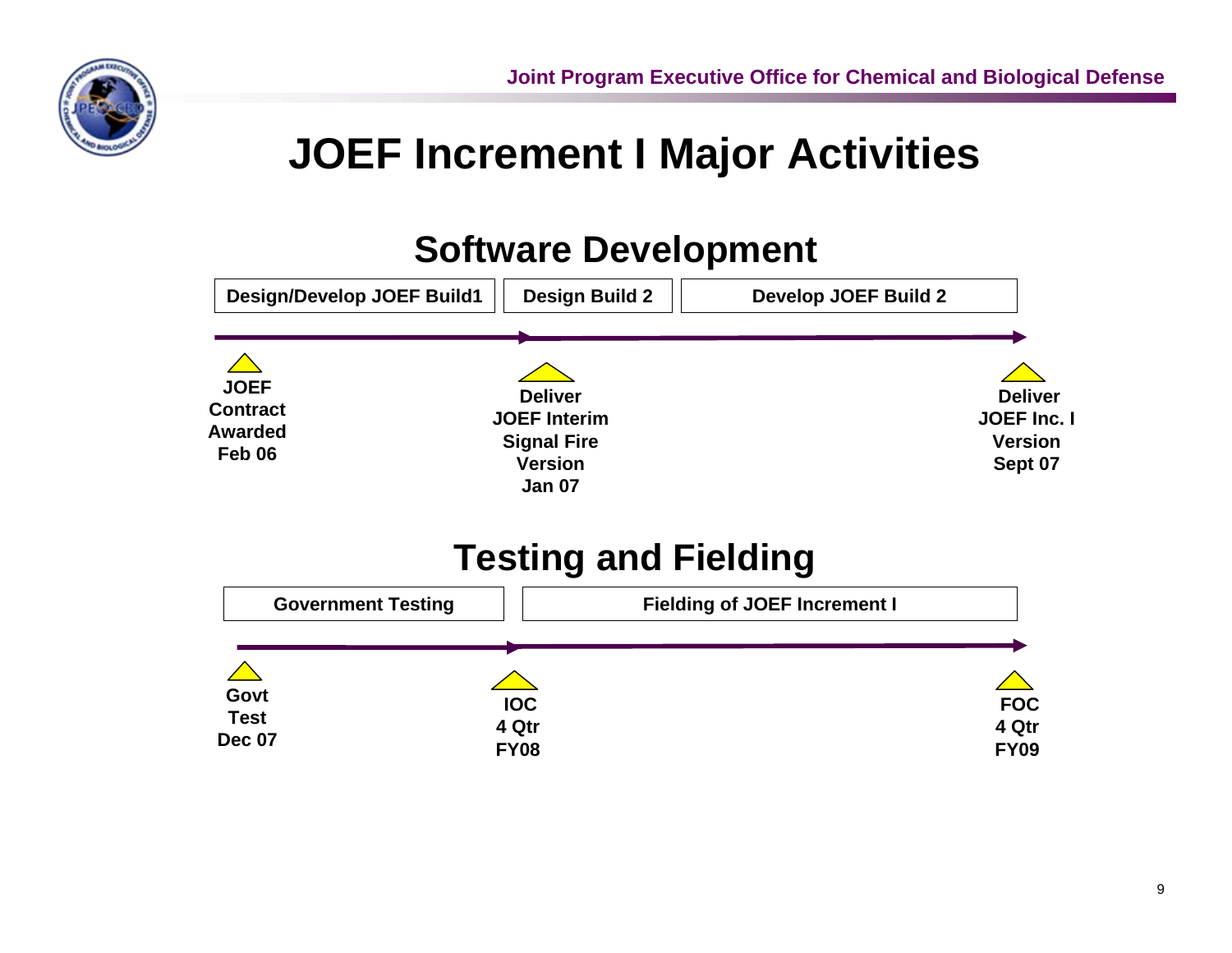

### **Increment I:**

# **(Before the CBRN Event)**

### **Deliberate Planning Crisis Planning**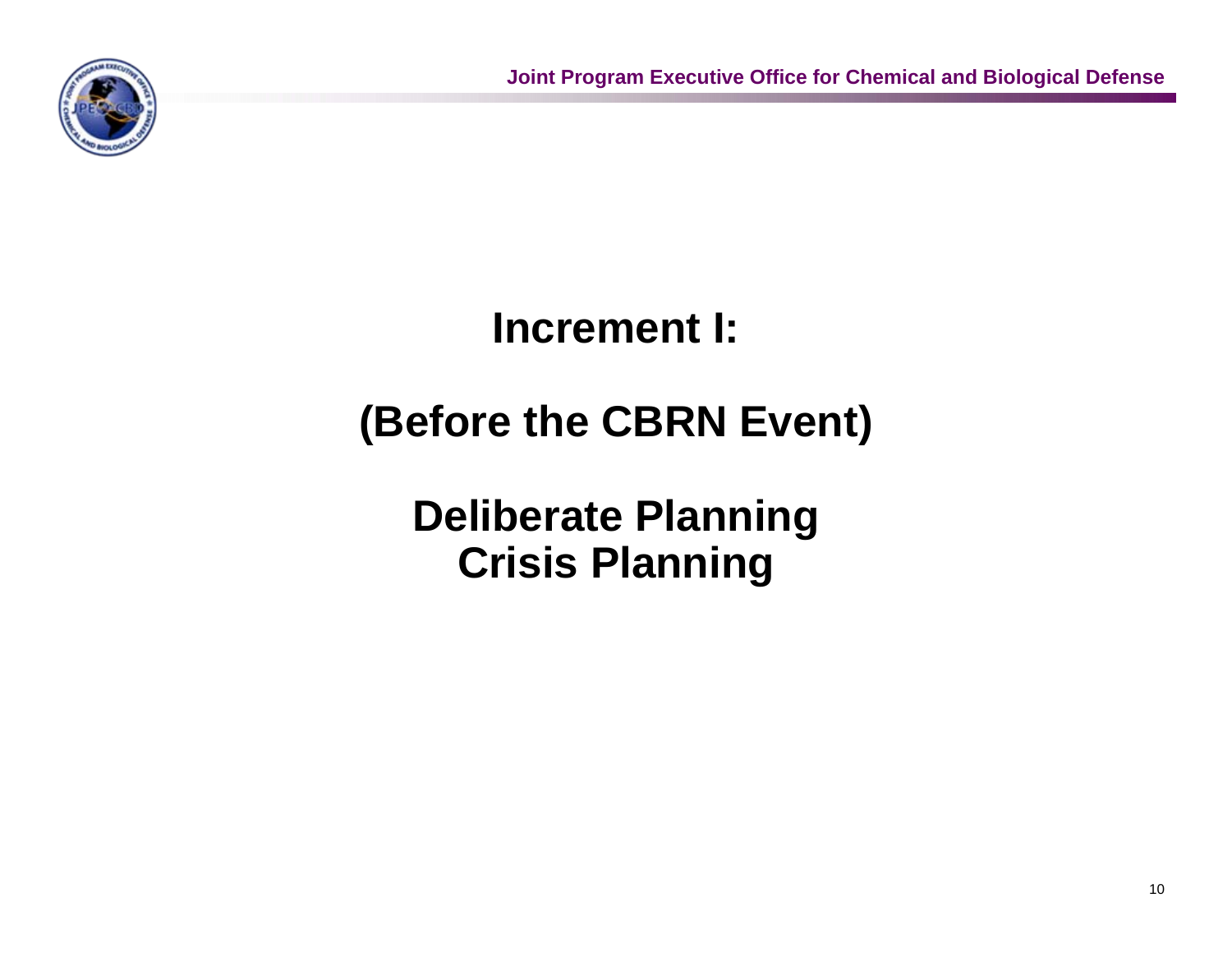

# **Support to CBRN Planning**

#### **Workflow Management**

• **Workflow Manager (WFM) module semi-automates and manages the multi-step processes used to produce various planning products such as Plans, Reports, and Assessments**

### **Activity Automation**

• **Activity Automation (AA) Module semi-automates the creation of individual work products for tasks defined in a JOEF Workflow Manager process model**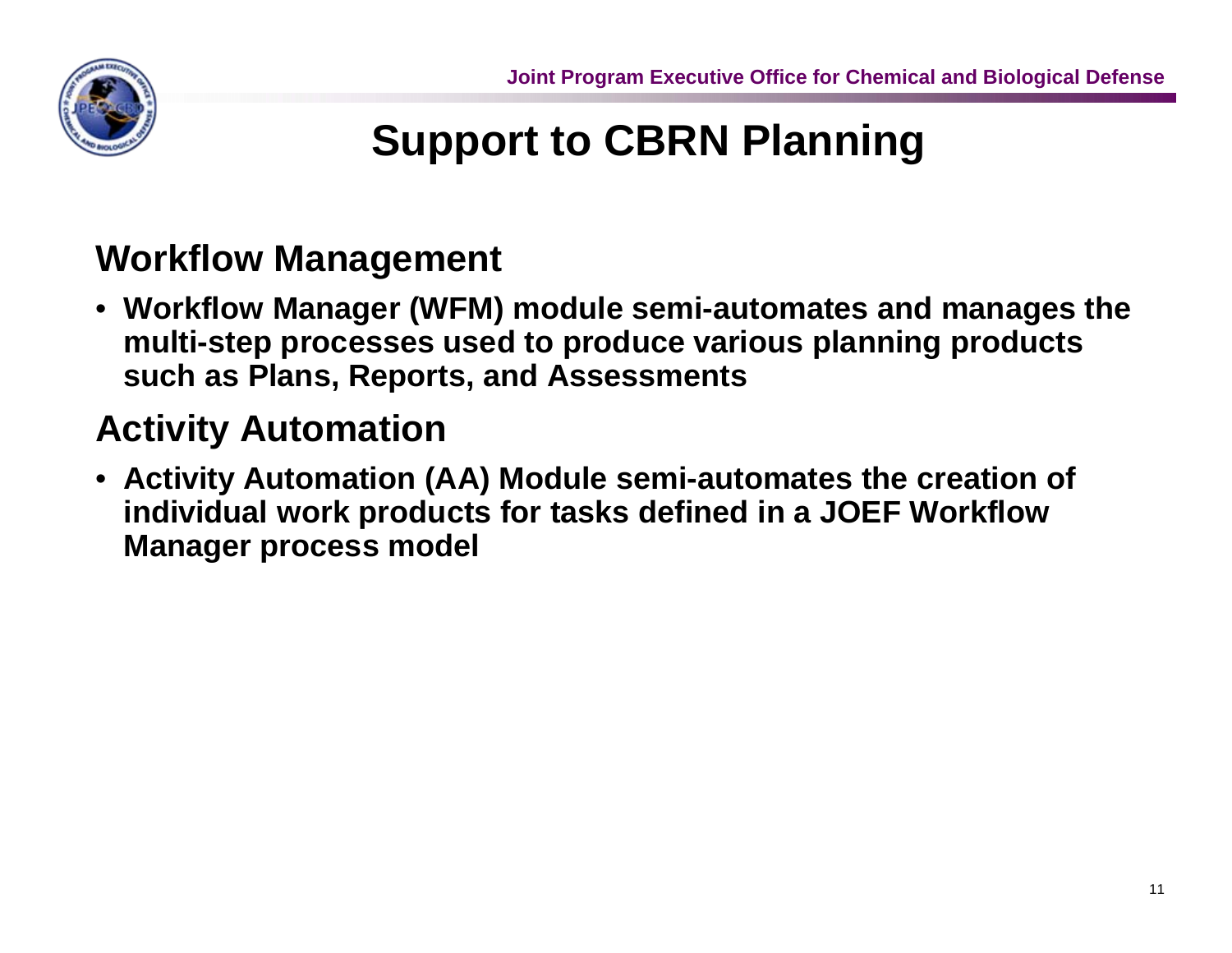### **Analytical Simulation Tools**

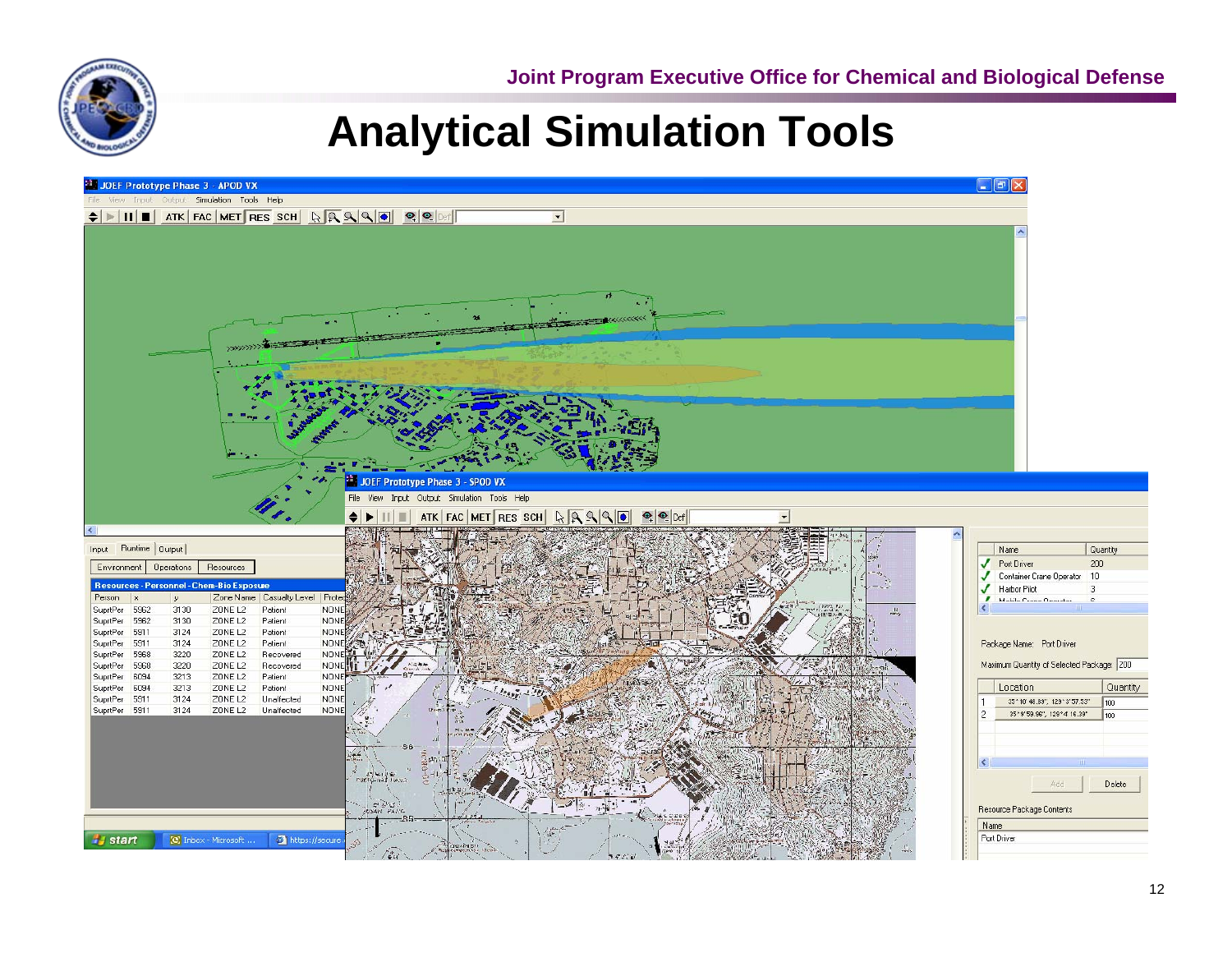

### **Increments II and III:**

# **(CBRN Event)**

### **Incident Response & Consequence Management (Military, Civilian)**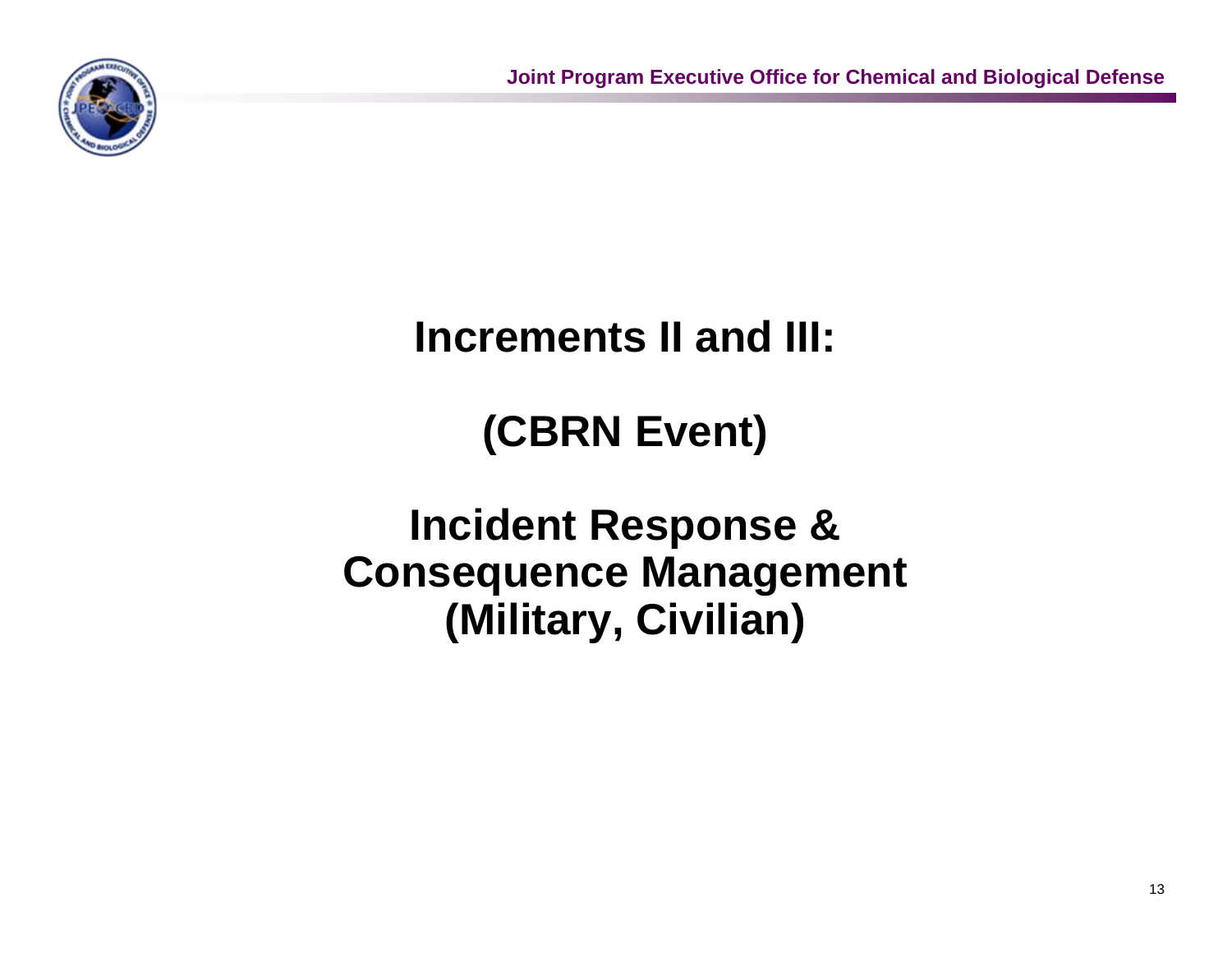

#### **JOEF Consequence Management**

| /W IWARN Digital Dashboard - BAFB - - /C/Program Files/WARN/Dashboard/ddbs/Charleston_PD_DASH.ddb<br>$ A  \times$<br>File Edit View Help<br>DUTY : Command Post ONLINE                                                                                         | <b>CHART</b>                                           | Light Work Level                                   |                                 |                       |
|----------------------------------------------------------------------------------------------------------------------------------------------------------------------------------------------------------------------------------------------------------------|--------------------------------------------------------|----------------------------------------------------|---------------------------------|-----------------------|
|                                                                                                                                                                                                                                                                |                                                        | Risk Assessment of Nerve Agent Exposure and Effect |                                 |                       |
| Map o Sweeps   o MET   o System Info                                                                                                                                                                                                                           |                                                        | Threshold Risk (Th)                                | <b>Incapacitation Risk (EC)</b> | Lethal Risk (LC)      |
| $\Box$<br>0 3 Q - 5 - + = - 2 - A EAR - FMOPPO - Find                                                                                                                                                                                                          | <b>Risk @ Calculated Dosage</b>                        | < 16%                                              | $~16\%$                         | < 16%                 |
| Projection Mercetor<br>$=$ Scale 1:<br>Apply Send Reject Print<br>Drafts Inbox Outbox Open Completed<br>Event<br>DE<br>Event ID<br>EXPLOSION Bldg(005167) A0 2<br>08:34:15<br>CRATER Crash Grid(11.659, E., 1<br>08:30:37<br>$\vert x \vert$<br><b>KNORTHE</b> | <b>Dose Required for</b><br><b>Percentile Response</b> | Th16 Dose (mg-min/M3)                              | EC16 Dose (mg-min/M3)           | LC16 Dose (mg-min/M3) |
|                                                                                                                                                                                                                                                                |                                                        | 0.2725                                             | 19.86                           | 28.89                 |
|                                                                                                                                                                                                                                                                | <b>Calculated Dosage</b><br>(mg-min/M3)                | 0.2700                                             | 0.2700                          | 0.2700                |
|                                                                                                                                                                                                                                                                | Moderate Work Level                                    |                                                    |                                 |                       |
|                                                                                                                                                                                                                                                                |                                                        | Risk Assessment of Nerve Agent Exposure and Effect |                                 |                       |
|                                                                                                                                                                                                                                                                |                                                        | Threshold Risk (Th)                                | <b>Incapacitation Risk (EC)</b> | Lethal Risk (LC)      |
|                                                                                                                                                                                                                                                                | <b>Risk @ Calculated Dosage</b>                        | $>70\% < 84\%$                                     | ~16%                            | < 16%                 |
|                                                                                                                                                                                                                                                                | <b>Dose Required for</b><br><b>Percentile Response</b> | Th84 Dose (mg-min/M3)                              | Th16 Dose (mg-min/M3)           | Th16 Dose (mg-min/M3) |
|                                                                                                                                                                                                                                                                |                                                        | 0.2936                                             | 9.93                            | 14.44                 |
|                                                                                                                                                                                                                                                                | <b>Calculated Dosage</b><br>(mg-min/M3)                | 0.2700                                             | 0.2700                          | 0.2700                |
| <b>ITHER Radio, PORT = Internal 2</b>                                                                                                                                                                                                                          |                                                        |                                                    |                                 |                       |
| MEAD MCAD, PORT + PORT 1                                                                                                                                                                                                                                       |                                                        | Heavy Work Level                                   |                                 |                       |
|                                                                                                                                                                                                                                                                |                                                        | Risk Assessment of Nerve Agent Exposure and Effect |                                 |                       |
|                                                                                                                                                                                                                                                                |                                                        | Threshold Risk (Th)                                | <b>Incapacitation Risk (EC)</b> | Lethal Risk (LC)      |
| THE Reado, PORT = Internal 2                                                                                                                                                                                                                                   | <b>Risk @ Calculated Dosage</b>                        | >84%                                               | <16%                            | <16%                  |
| <b>JOAD</b> JCAD, PORT = PORT 1                                                                                                                                                                                                                                | <b>Dose Required for</b><br><b>Percentile Response</b> | Th84 Dose (mg-min/M3)                              | Th16 Dose (mg-min/M3)           | Th16 Dose (mg-min/M3) |
| LCDS LCDS PORT = PORT 2                                                                                                                                                                                                                                        |                                                        | 0.1957                                             | 6.62                            | 9.63                  |
| M22 ACADA, PORT - PORT 3<br>Lat, Lon ( 32.52357, -93.69763) MGRS ( 15SVR3448298685) Crash Grid ( -3.228, HHL206)                                                                                                                                               | <b>Calculated Dosage</b><br>$(mq-min/M3)$              | 0.2700                                             | 0.2700                          | 0.2700                |

• **General Purpose CM tools, plus user-specific tools**

- **General Purpose Tools: GIS interface, maps, geo-spatial analysis capabilities**
- **User-Specific Tools: Sweep tools, CHART, ChemRat, etc.**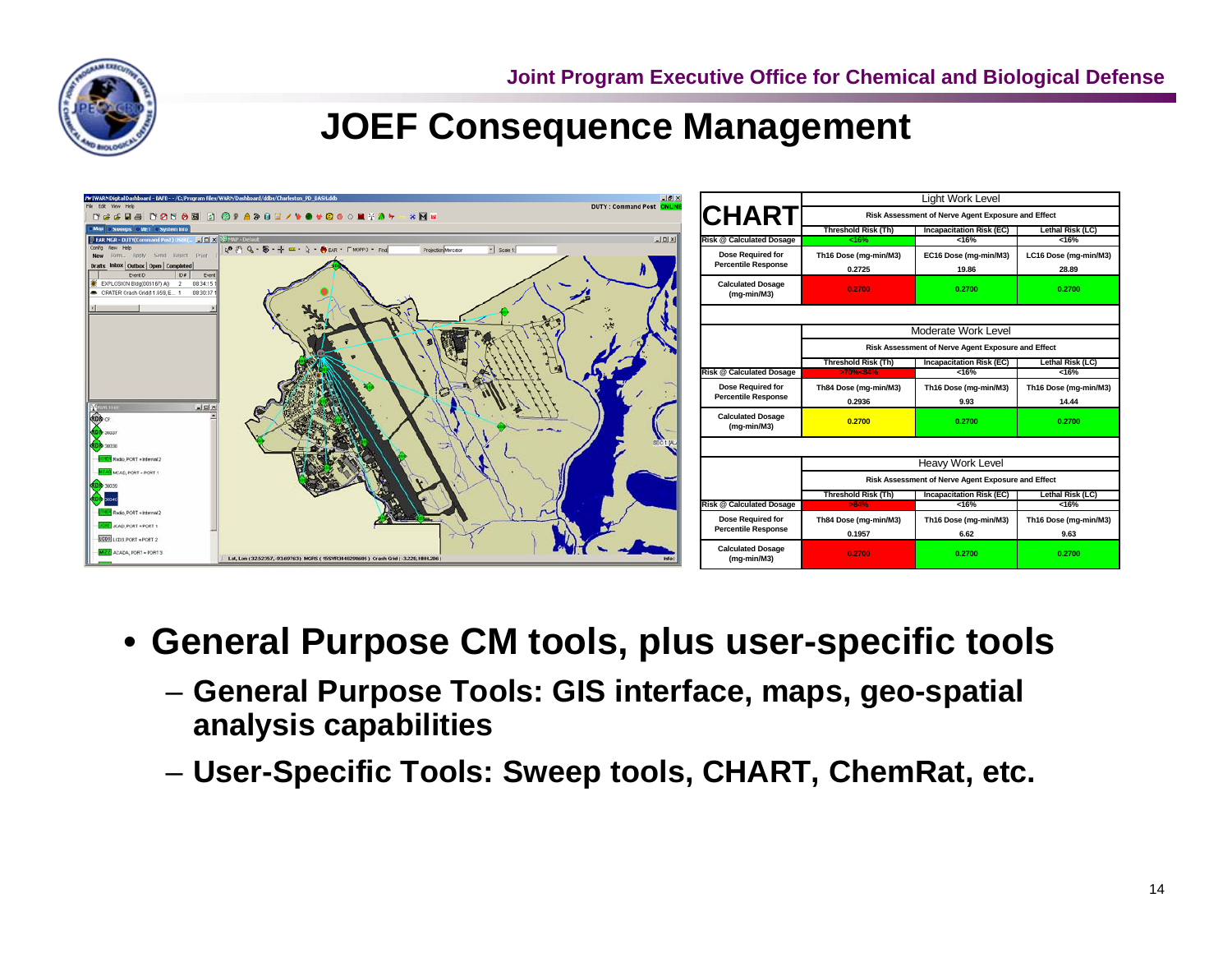

# *Science and Technology*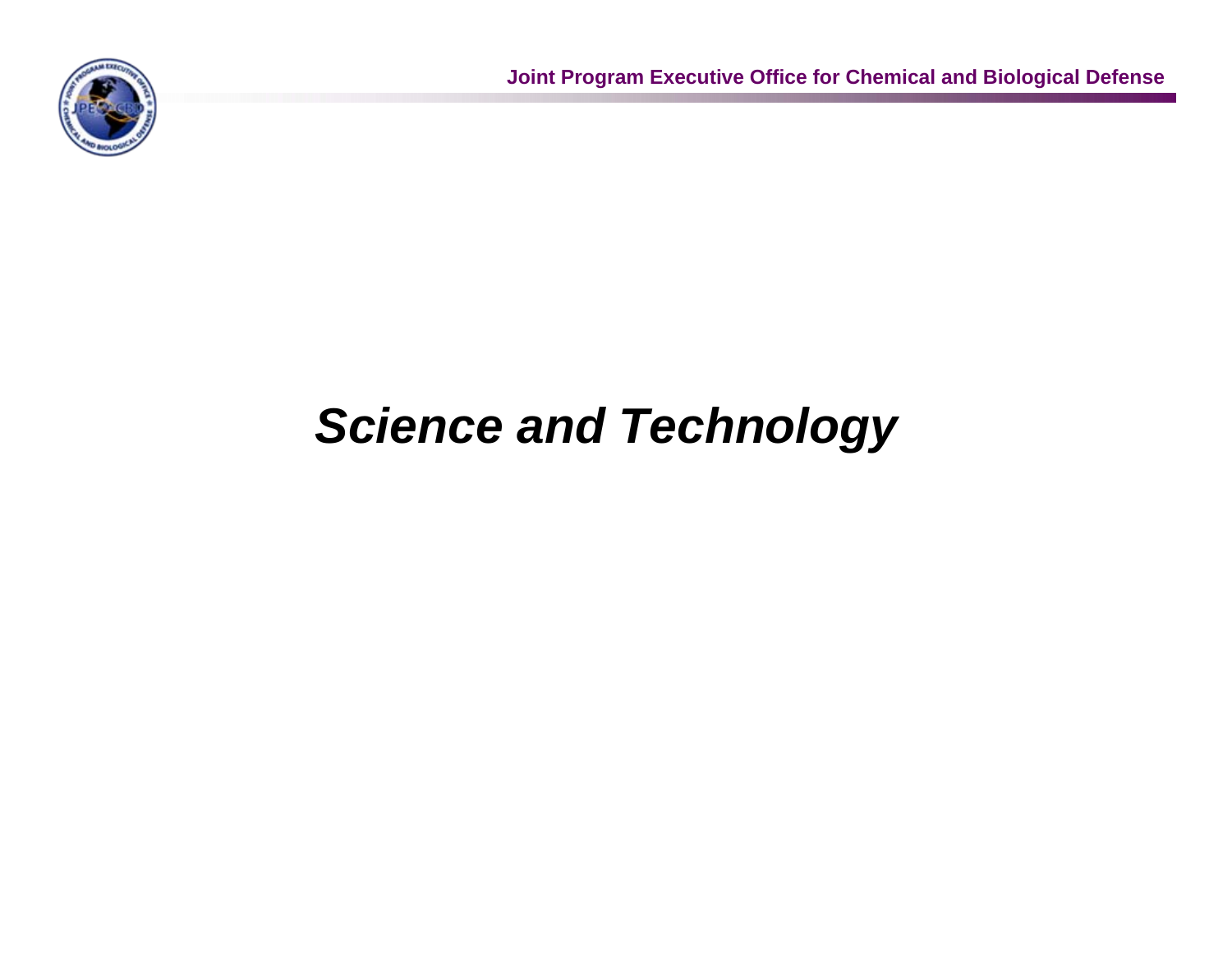

# **JSTO/JOEF Collaboration**

- **Five JSTO/JOEF Technology Transition Agreements (TTAs) established in FY06**
	- **Integrated Information Management System (IIMS)**
		- **Successful Technology Transition Readiness (TTR) Review and Transitioned into JOEF PO – Completed Sept 06**
		- **Use IIMS as-is in Build 1; Will convert its JOEF-related major functionalities into Service Oriented Architecture (SOA) for Build 2**
	- **Model of Chemical IED Effects on Mobile Forces**
	- **Improvements in CBR Operational Effects Modeling Tools and Methods**
	- **Internal Modeling Capability for Staffs**
	- **Next Generation Model of CB Effects on Military Operations**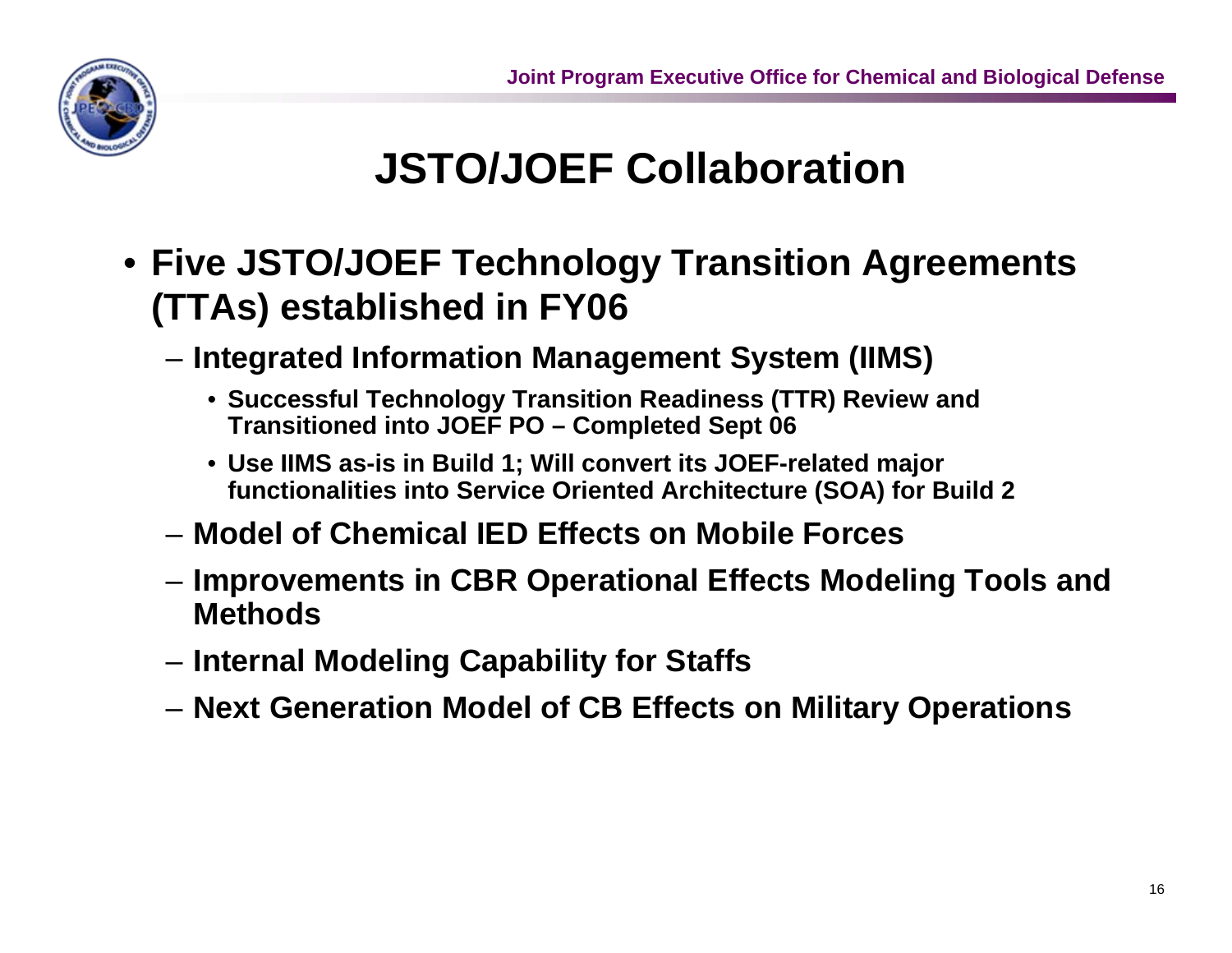#### **JSTO/JOEF Collaboration**  *(Continued)*

- **Sensor Placement Technologies from ITT and DSTL-UK**
	- **Request JSTO assistance in evaluating rule-based and optimized sensor placement technologies for inclusion in JOEF Increment I**
	- **JOEF Build I will use ITT's Automated Rules-based Placement (ARP) implementation; Expand/upgrade sensor placement capability as improved methods become available**
- **Automated Coalition Consequence Management (ACCM) Advanced Technology Demonstration (ATD), FY07/08**
	- **USPACOM sponsors the Multinational Planning and Augmentation Team (MPAT) to explore Automated Coalition Consequence Management (CM)**
	- **Plan to use JOEF for CM capabilities**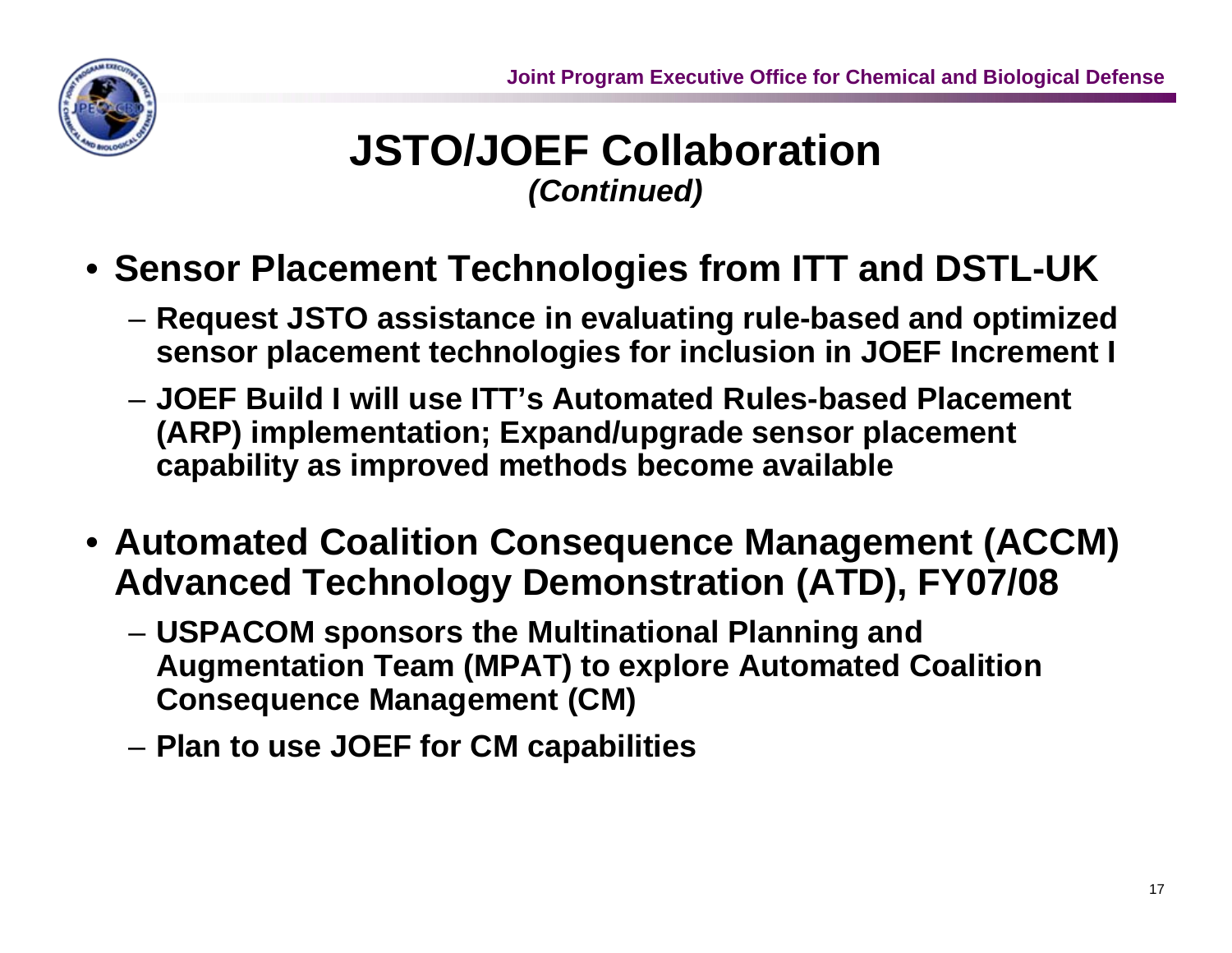

# **JOEF Future S&T Needs**

- **Automation, Optimization and Integration**
	- **Use of optimization for rapid, reliable, robust CBRND COA planning, resource allocation and placement**
	- **Task automation and artificial intelligence for CBRN staff support.**
	- **M&S federation automation, tools to automatically negotiate CBRND FOMs**
	- **CBRN synthetic environment for training, exercises, and experiments**
	- **Methodology and tools for rapid generation of operational execution checklists and templates**
	- **Automated tools to discover and predict COA vulnerabilities**
	- **Integration of CBRN effects models with campaign warfare models.**
	- **Modeling tools for mobile force CBRND operational impacts**
	- **Framework for integration of CBRND planning tools with incident/consequence management**

#### • **Models and Data**

- **TIC/TIM human effects and task-time-theater information**
- **Radiological and Nuclear Effects Models**
- **Medical resource limitation effects**
- **Secondary infection models and bio threat characterizations to assess contagious disease control plans and policies**
- **MOPP task degradation data for "non-standard" MOPP conditions and additional task types**